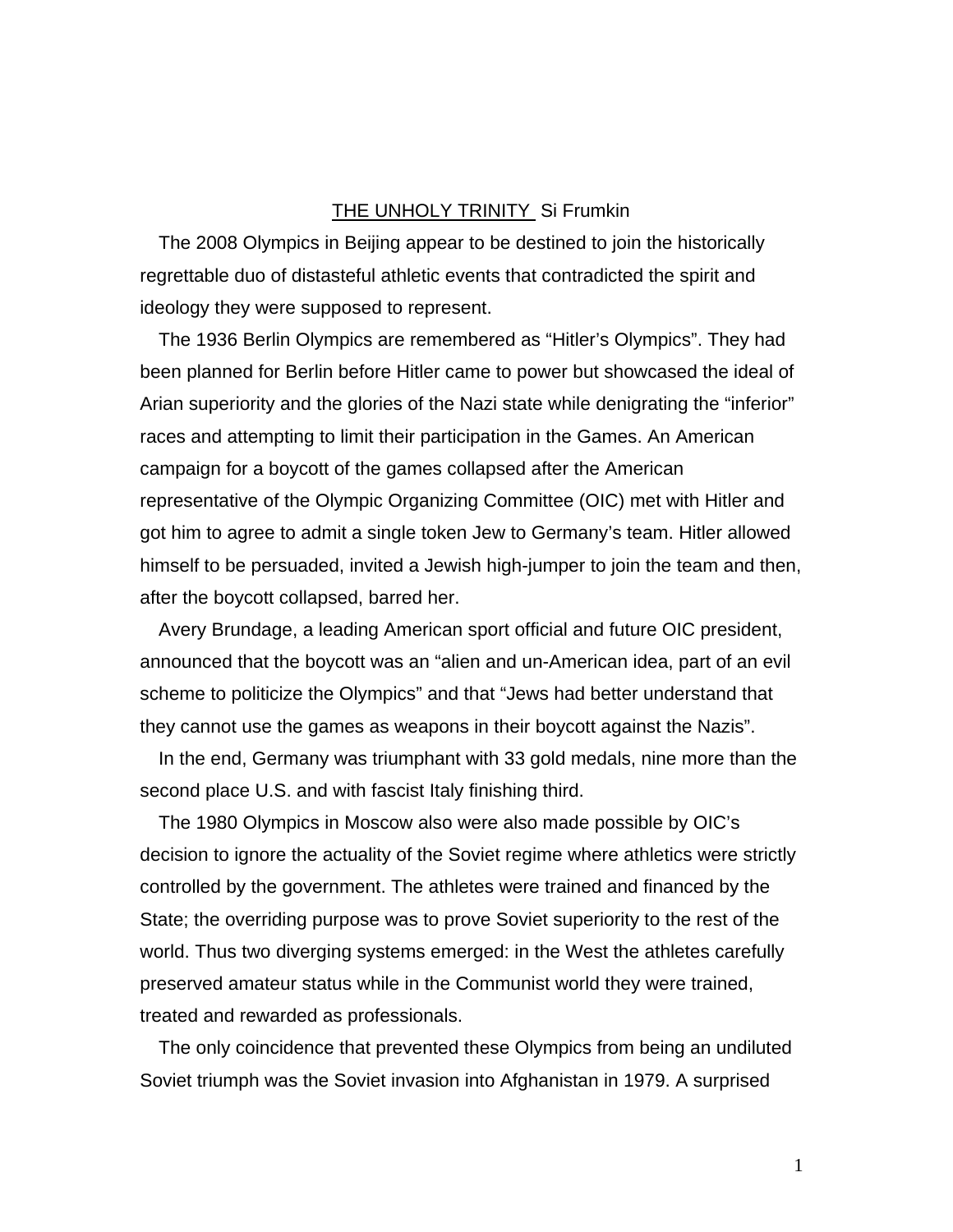and stunned president Carter responded by decreeing a boycott of the Moscow games. The OIC was aghast. It refused to consider an alternate venue, urged that the boycott be disregarded and only gave in after Carter threatened legal action against it. Still, the world reaction was very different from that in 1936 – China and most Moslem countries joined the American boycott and, in the end, more than 40 countries decided not to participate.

The result was a crushing blow to Soviet morale.

So did the OIC learn the lesson that games should not be awarded to oppressive dictatorships? Apparently not.

Jacques Rogge, the current chairman of the OIC, admits that China is a closed society but predicts that the games would "open China" and rejects comparisons of China with Nazi Germany or the USSR. The Bush administration has concurred by claiming that the Olympics would prove to be a powerful incentive for democratic change and President Bush has already accepted an invitation to attend. The Chinese understand that their political system is not an obstacle to OIC approval and are concentrating on environmental issues that appear to be much more important to the West than China's leading the world in the number of imprisoned journalists and "misusers" of the Internet.

China has carefully listed what it will do to improve Beijing's polluted air: 200 factories would be relocated out of the city, "green zones" would be established, natural gas would replace coal as the city's primary fuel, subways would be expanded and automobile traffic reduced, sand storms that blow in the summer would be reduced by massive projects to reverse soil erosion, and much else.

In February 2001, when a team of IOC inspectors visited the city, the government placed a prohibition on the use of coal to heat apartment buildings; this temporarily improved air quality but left millions without heat in the middle of winter! Older housing is being destroyed and over a million residents have been